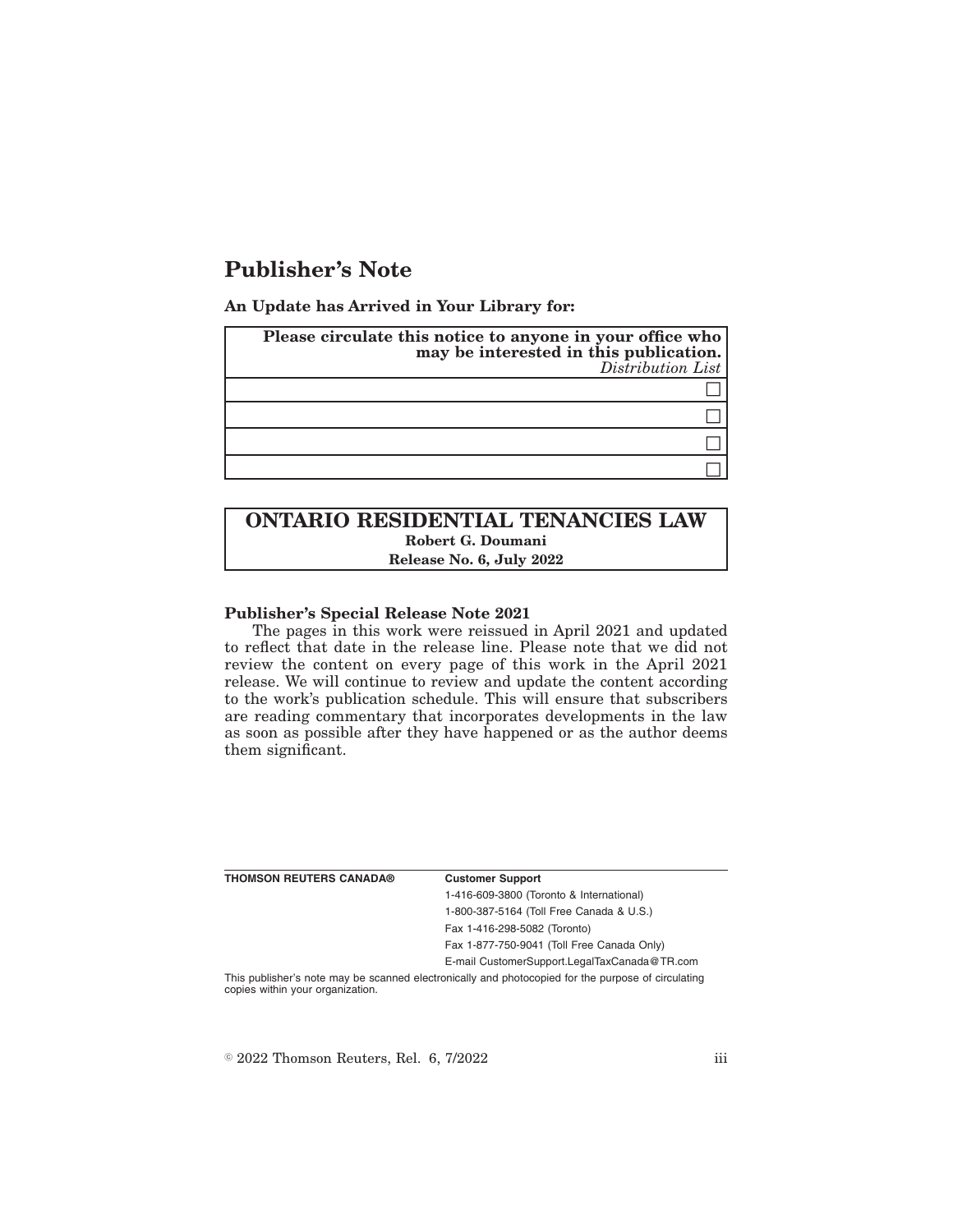*Ontario Residential Tenancies Law*, 2nd Edition provides a comprehensive annotation of Ontario's major residential tenancy laws and has been completely revised to include the new *Residential Tenancies Act, 2006*. The text features updated commentary based on the new legislation, as well as new regulations under the new *Residential Tenancies Act, 2006*. The previous *Tenant Protection Act, 1997* has also been included for ease of reference. This invaluable resource also includes Rules of practice for the new Landlord and Tenant Board, relevant Landlord/Tenant Forms and Notices, the relevant regulations and form and notices, and summaries of leading reported and unreported decisions of courts and tribunals. This publication provides the busy practitioner with a ready reference to every aspect of the law of residential tenancies with the most comprehensive case law review of the process in Ontario.

This release features updates to the commentary and case law comprising the annotations to the *Residential Tenancies Act, 2006*.

#### **Highlights**

- E **§ 48:5 Section 48 The Good Faith of the Landlord; § 210:3 Section 210 — Decisions —** The tenants appealed a Board decision allowing an owner-occupation application for the owner's mother in her 80s who had declining health and needed assistance. The tenants took the position that the application was not in good faith because there had been a prior application where the mother had not moved in as well as evidence of a winter trailer in Florida. The tenants sought to adduce new evidence that the mother had lived this past winter in Florida which they contend challenges the idea of full-time occupancy. Appeals to Divisional Court lie only on a question of law under s. 210. The new evidence, even if admitted, does not give rise to an error of law, "Both the finding of good faith and the finding of intended fulltime occupancy are findings of fact". Appeal was dismissed, tenants were ordered to pay costs of \$3,000: *Delic v. Enrietti-Zoppo*, 2022 CarswellOnt 3250, 2022 ONSC 1627.
- E **§ 100:2 Section 100 Decisions; § 210:6 Section 210 — Costs Awards —** Appeal by a person who the Board determined to be an unauthorized occupant, failed. Four tenants entered into a fixed term tenancy with the option to leave early. All four tenants chose an earlier termination date. D'Costa (the unauthorized occupant who was also a lawyer) had sublet for the last two months from one of the other tenants. D'Costa asked for and was denied an adjournment and became so obstructive by refusing to stop talking that he was blocked from attending the balance of the hearing. Costs award was gradually increased to \$1,000 before D'Costa was